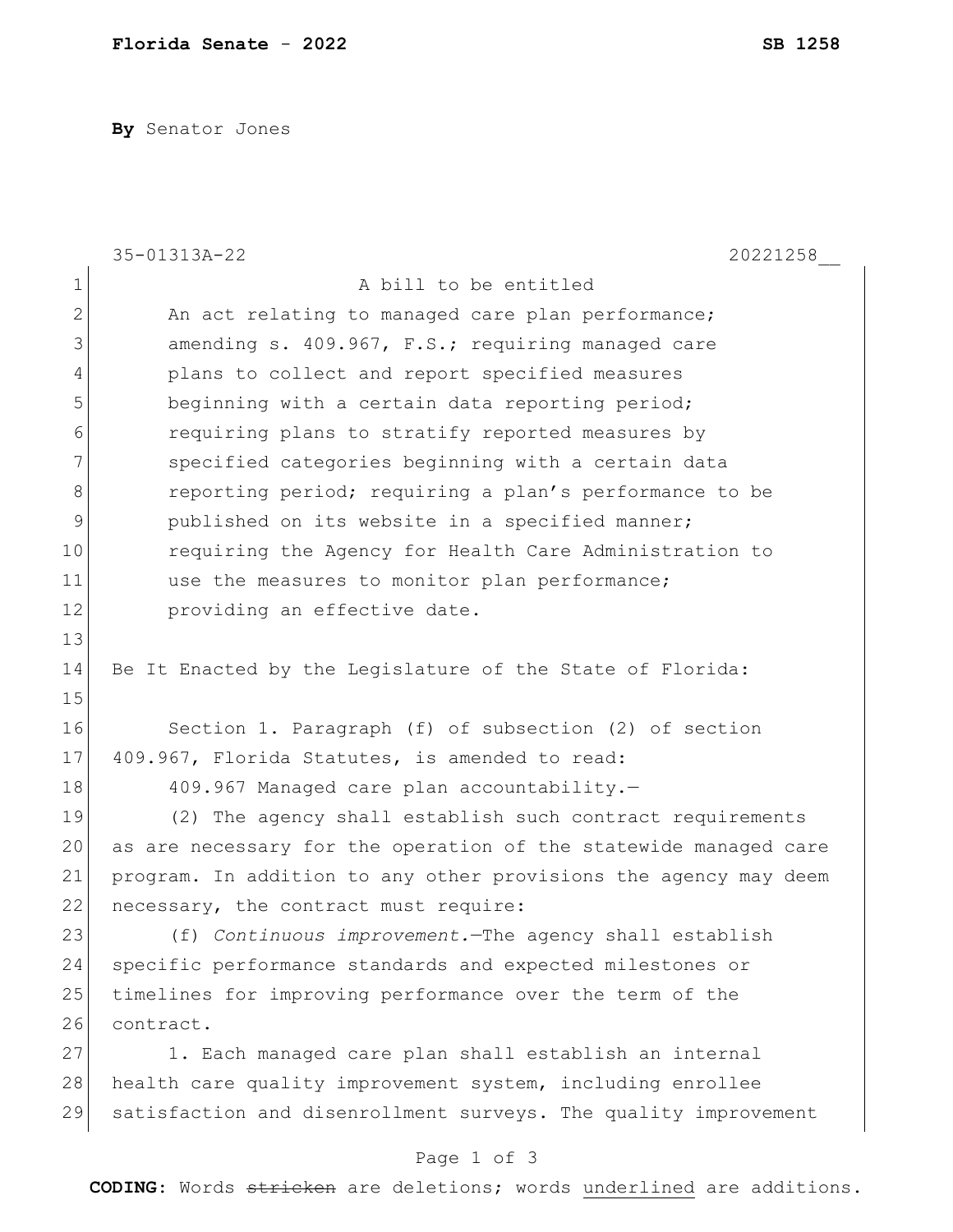```
35-01313A-22 20221258__
30 system must include incentives and disincentives for network 
31 providers.
32 2. Each managed care plan must collect and report the
33 Healthcare Effectiveness <del>Health Plan Employer</del> Data and
34 Information Set (HEDIS) measures, the federal Core Set of 
35 Children's Health Care Quality Measures, and the federal Core
36 Set of Adult Health Care Quality Measures, as specified by the
37 agency. Each plan must collect and report the Adult Core Set 
38 behavioral health measures beginning with data reports for the 
39 2025 calendar year. Each plan must stratify reported measures by 
40 age, sex, race, ethnicity, primary language, and whether the
41 enrollee received a Social Security Administration determination 
42 of disability for purposes of Supplemental Security Income 
43 beginning with data reports for the 2026 calendar year. A plan's
44 performance on these measures must be published on the plan's
```
47 | measures as a tool to monitor plan performance.

48 3. Each managed care plan must be accredited by the 49 National Committee for Quality Assurance, the Joint Commission, 50 or another nationally recognized accrediting body, or have 51 initiated the accreditation process, within 1 year after the 52 contract is executed. For any plan not accredited within 18 53 months after executing the contract, the agency shall suspend 54 automatic assignment under ss. 409.977 and 409.984 <del>s. 409.977</del> 55 and 409.984.

45 website in a manner that allows recipients to reliably compare

46 the performance of plans. The agency shall use the HEDIS

56 4. By the end of the fourth year of the first contract 57 term, the agency shall issue a request for information to 58 determine whether cost savings could be achieved by contracting

## Page 2 of 3

**CODING**: Words stricken are deletions; words underlined are additions.